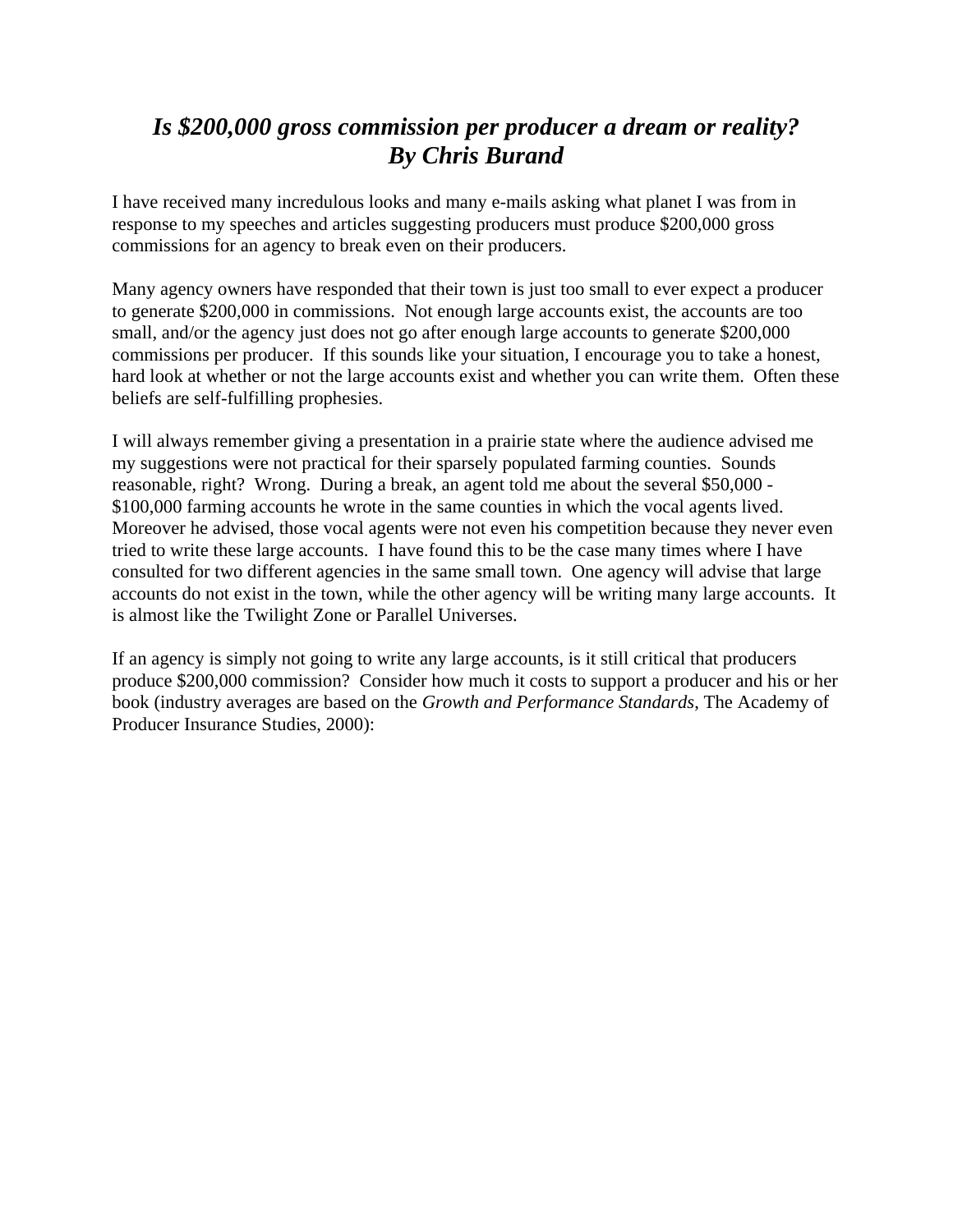|                                      | <b>Industry Average</b> | Big City Agency | <b>Small Town Agency</b> |
|--------------------------------------|-------------------------|-----------------|--------------------------|
| Producer's book                      |                         |                 |                          |
| (commissions)                        | \$170,000               | \$170,000       | \$170,000                |
| Producer's cut: 40%                  | \$68,000                | \$68,000        | \$68,000                 |
| $CSR^1$                              | \$30,000                | \$32,000        | \$28,000                 |
| Benefits <sup>2</sup>                | \$9,800                 | \$10,300        | \$9,300                  |
| Selling Expense <sup>3</sup>         | \$27,200                | \$27,200        | \$27,200                 |
| Administrative Expenses <sup>4</sup> | \$61,200                | \$64,600        | \$56,100                 |
| <b>Total Expenses</b>                | \$196,200               | \$202,100       | \$188,600                |

Whether in a small town with lots of small accounts or a large city with more large accounts, *every year, a producer with an average book costs an agency \$18,600 - \$32,100 more than they produce*, or 11% - 19% of the book. This does not even include management or owner compensation, staff other than the CSR, benefits for anyone other than the producer and CSR, profit sharing, or profit!

Some producers with smaller books may share a CSR. Even if the CSR's expenses are split, here are the results:

| Producer's book                |           |
|--------------------------------|-----------|
| (commissions)                  | \$140,000 |
| Producer's cut: 40%            | \$56,000  |
| <b>CSR</b>                     | \$15,000  |
| <b>Benefits</b>                | \$7,100   |
| <b>Selling Expense</b>         | \$22,400  |
| <b>Administrative Expenses</b> | \$46,200  |
| <b>Total Expenses</b>          | \$146,700 |
|                                |           |

<span id="page-1-0"></span>l

Even if we only pay the CSR half the going wage, the producer still costs the agency money. In other words, being in a small town does not adequately decrease an agency's cost of sales. The producer must still generate at least \$190,000-\$200,000 for the agency to break even (\$150,000 if CSRs are shared). Since money spends the same regardless of whether we are writing large or

<sup>1</sup>The average agency has one CSR for every producer. Rural agencies pay CSRs about \$4,000 less per year than urban agencies according to the Middleton Report s salary survey.

<span id="page-1-1"></span> $210\%$  of producer s and CSR s compensation. Benefits and employment taxes do not vary greatly

<span id="page-1-2"></span> $316\%$  national average for medium size agencies. Selling expense does not consistently vary. In many cases, rural areas pay more auto expense and travel.

<span id="page-1-3"></span> $436\%$  national average for medium size agencies. Rent and a few other items are usually less expensive in rural areas so this has been set at 33% for rural areas and 38% in big cities.